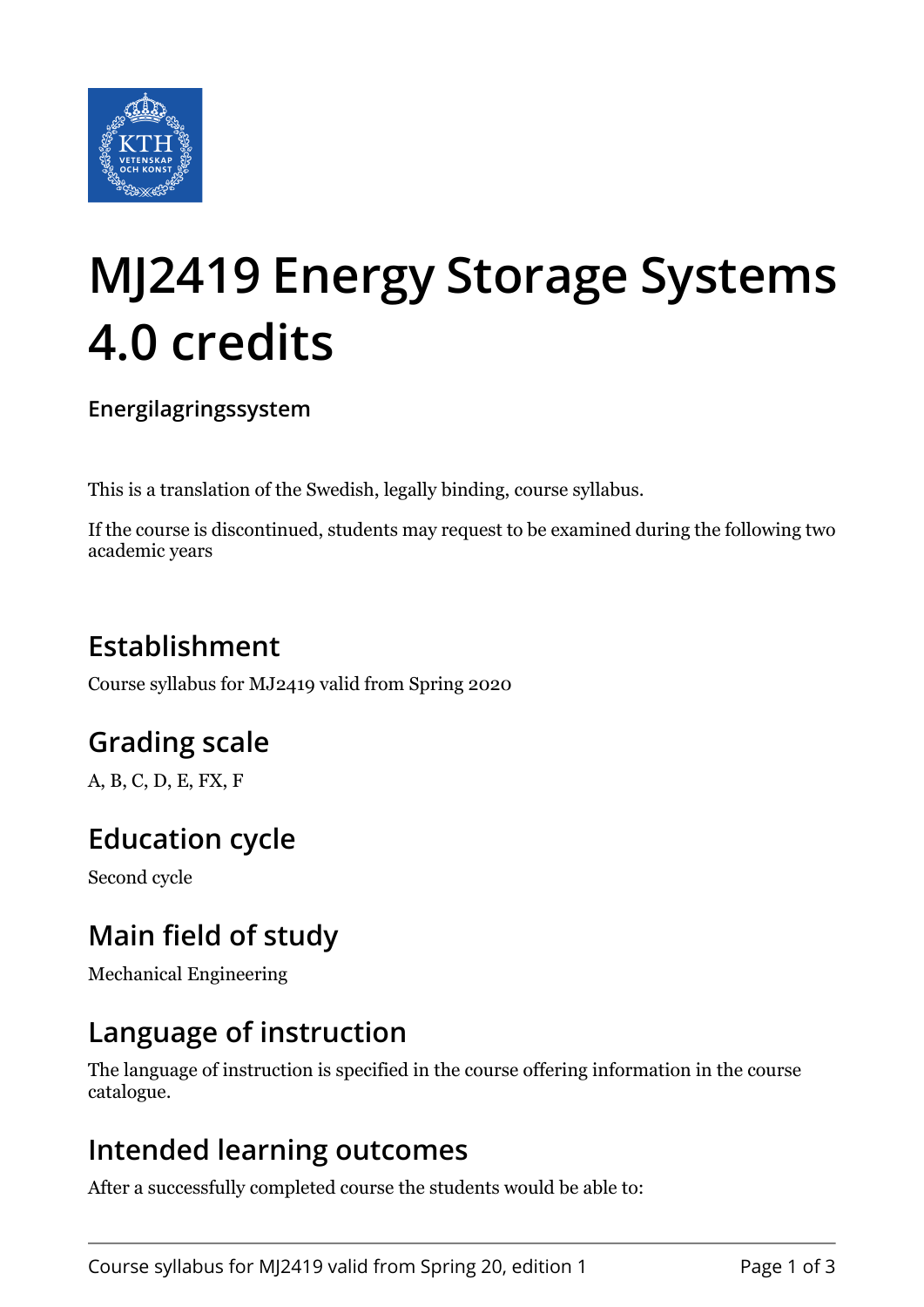- Identify available technologies and materials for energy storage and their typical application areas together with their advantages and development challenges;
- Assess the need for introducing energy storage within a closed energy system;
- Suggest suitable methods and technologies for energy storage units in a given system;
- Estimate via simplified pathways the necessary dimensions, power capacity and operational parameters for energy storage systems;
- Summarize the demand for further development, potential improvements and possibilities for innovative solutions in the energy storage subject field;
- Evaluate some promising aspects regarding system integration of energy storage solutions with conventional and renewable energy conversion systems and hybrid power plants;
- Calculate efficiency factors and optimization aspects for energy storage units including their integrated solutions within energy conversion systems;
- Valorize economy aspects and deliver a simplified budget assessment for energy storage project development.

#### **Course contents**

The course Energy Storage Systems covers the necessary technical knowledge on the fundamental principles and application areas of proven technologies and materials for energy storage solutions, together with an overview of development trends in this engineering field. There is a large need for such tightly focused course content at specific depth and breadth to deliver the condensed knowledge and wide understanding on the very important role that energy storage units are expected to play in the future energy system, including the enormous potential for innovative solutions that this field offers.

This course follows up on and directly complements previously studied courses on energy resources, energy conversion and modern power systems, where an integrated part demands a broad review of energy storage solutions and proper accent on materials technology for energy storage.

The technological aspect of the course blends together fundamental knowledge from the subject areas of mechanical engineering, energy technology, classical thermodynamics, chemical engineering, electrical engineering and power production, with a special focus on the synergy between those and on the integration aspects of various energy storage solutions in the future power system.

More specifically, the course content covers the following main subject fields:

- Kinetic and potential energy storage – pumped hydro, compressed air, flywheel, gravitation;

- Thermal energy storage as sensible heat – high- & low-enthalpy heat, cryogenic, liquid air;

- Thermal energy storage as latent heat phase change materials;
- Electrochemical processes electrolysis, fuel cells;
- Chemical energy hydrogen, synthetic fuels, power-to-gas, thermochemical methods;
- Electrochemical batteries solid state, flow battery, new technologies;
- Material challenges and necessity for further material development;

- System integration of energy storage solutions with power generation units and grid management.